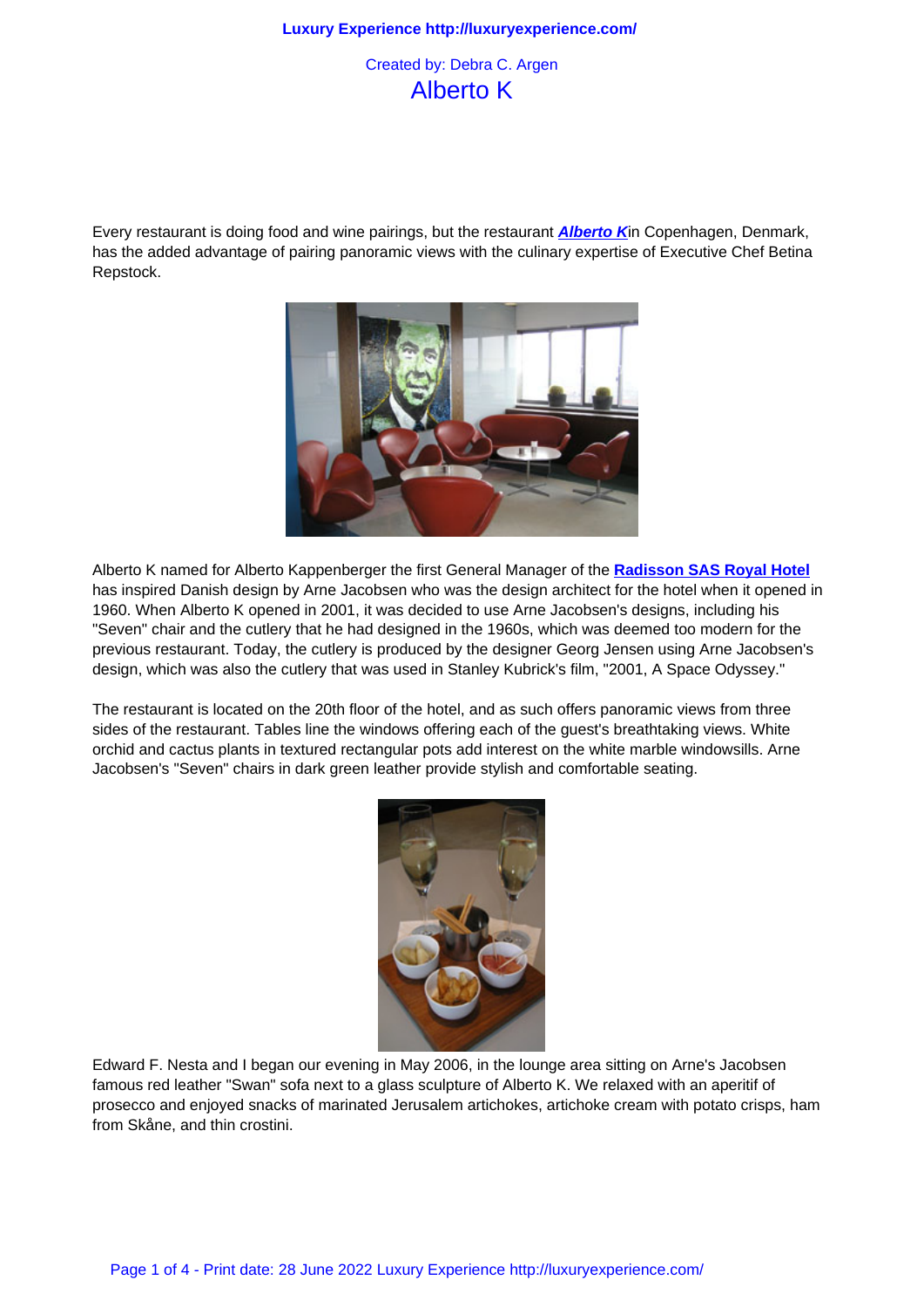## **Luxury Experience http://luxuryexperience.com/**

Created by: Debra C. Argen



Sitting at our table in the dining room, I noticed that the cutlery that was "deemed too modern" in 1960, looked perfect in 2006, with Rosenthal china and Georg Jensen's slate blue and taupe table runners. Our first tasting was a "greeting from the chef," which was a pan fried scallop with a delectable crispy exterior that was cut in half and placed on either side of a tortellini filled with fennel topped with thinly shaved fennel salad and a French sea herb garnish, and we knew then that we were in excellent hands. Sommelier Werner Nymo paired the greeting with a Tenuta Novacuzzo, Sauvignon, Colli Orientali del Friuli, DOC, 2004, which had a gooseberry nose, and gooseberry, citrus and mineral notes en bouche.



As a first course, Edward selected Quail, basil gnocchi, radish, quail egg and ice salad (Vagtel, basilikum gnocchi, radisse, vagtelaeg, of issalat) beautifully presented in a deep bowl and paired with Paolo Scavino, Dolchetto d'Alba, Piemonte, DOC, 2004, which had a black cherry and a hint of spice nose, and had a mineral, earthy taste and medium tannins en bouche.



For my first course, I selected the Lumpfish roe, shallot, watercress and new Italian potatoes (Stenbiderrogn, skalotteløg, brøndkarse og nye Italienske kartofler), which was two thin slices of potato that had been scooped out and filled with lump crabmeat, topped with shallots and a decadent portion of lumpfish roe, and garnished with baby watercress and 2 miniature onion rings.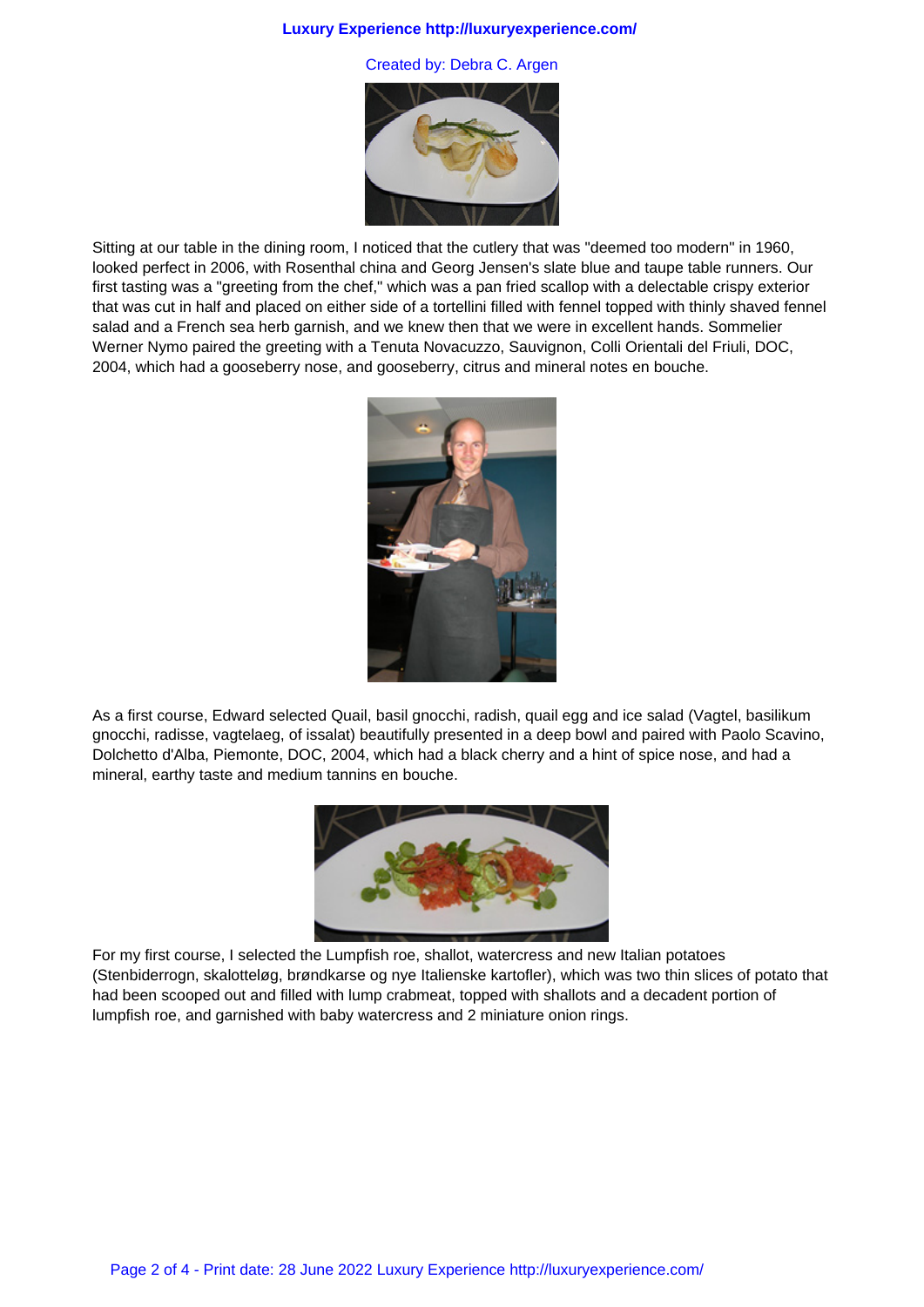## **Luxury Experience http://luxuryexperience.com/**

Created by: Debra C. Argen



For his second course, Edward had the Zander, squid, spinach, marjoram and meringue (Sandart, blaeksprutte, spinat, merian og blaekkys), paired with "Le Bruniche" Tenuta Nozzle, Chardonnay di Toscana, DOC, 2002 with a mango and peach nose, and melon en bouche, that was a full-bodied, hearty chardonnay. The zander was served on a bed of spinach mixed with egg, topped with a baby squid, with foam on the side.

I selected the Langoustine, buckwheat, cucumber melisse, and frozen yogurt (Jomfruhummer, boghvede, agurk, citronmelisse of frossen yoghurt), paired with Kellerei Cantina Terlan, Pinot Bianco, Südtirol DOC, 2004 with a citrus and vanilla nose, with citrus, fresh apple and pear en bouche. The dish was well presented, with Norwegian langoustine on a bed of tiny diced red onion, cucumber and pearl parley, thinly sliced cucumber wrapped around sweetened frozen yogurt, and small a square of langoustine jelly.

Four our third course, we selected Cheeses from the cold North and the warm South (Oste fra det kolde nord of sydens varme), paired with Antonini, "Lusio", Syrah, Sicilien, IGT 2002, which had a blackberry, tobacco and spice nose, with deep dark fruit, dark berries, plums and heavy tannins en bouche, which really complemented the assortment of Italian and Danish cheeses that were served with olives, unripe peaches, sweet red pepper and Italian olives.



Chef Bettina sent us a pre-dessert of pannacotta with caramel, topped with lime granita and toasted pistachios that cleared the palate and offered a bit of sweetness after the cheese course. For our dessert course, we had Chocolate and hibiscus with carrot and orange, (Chokolade, hibiscus, gulerod og orange), paired with a delectable Roberto Scubla, "Cratis" Colli Orientali del Friuli, Apossito, Verduzzo Friulano DOC, 2002, which had a deep amber color, and a nice balance of sweetness that was almost a dessert in itself. The dessert presentation had shaved disks of raw carrots, chocolate swirls and "sails", hibiscus sorbet, carrot marshmallow, and a log of 60% dark bitter chocolate that was the perfect finale to a wonderful evening.

Read the **Hotels and Resorts** section for the article on the **Radisson SAS Royal Hotel**.